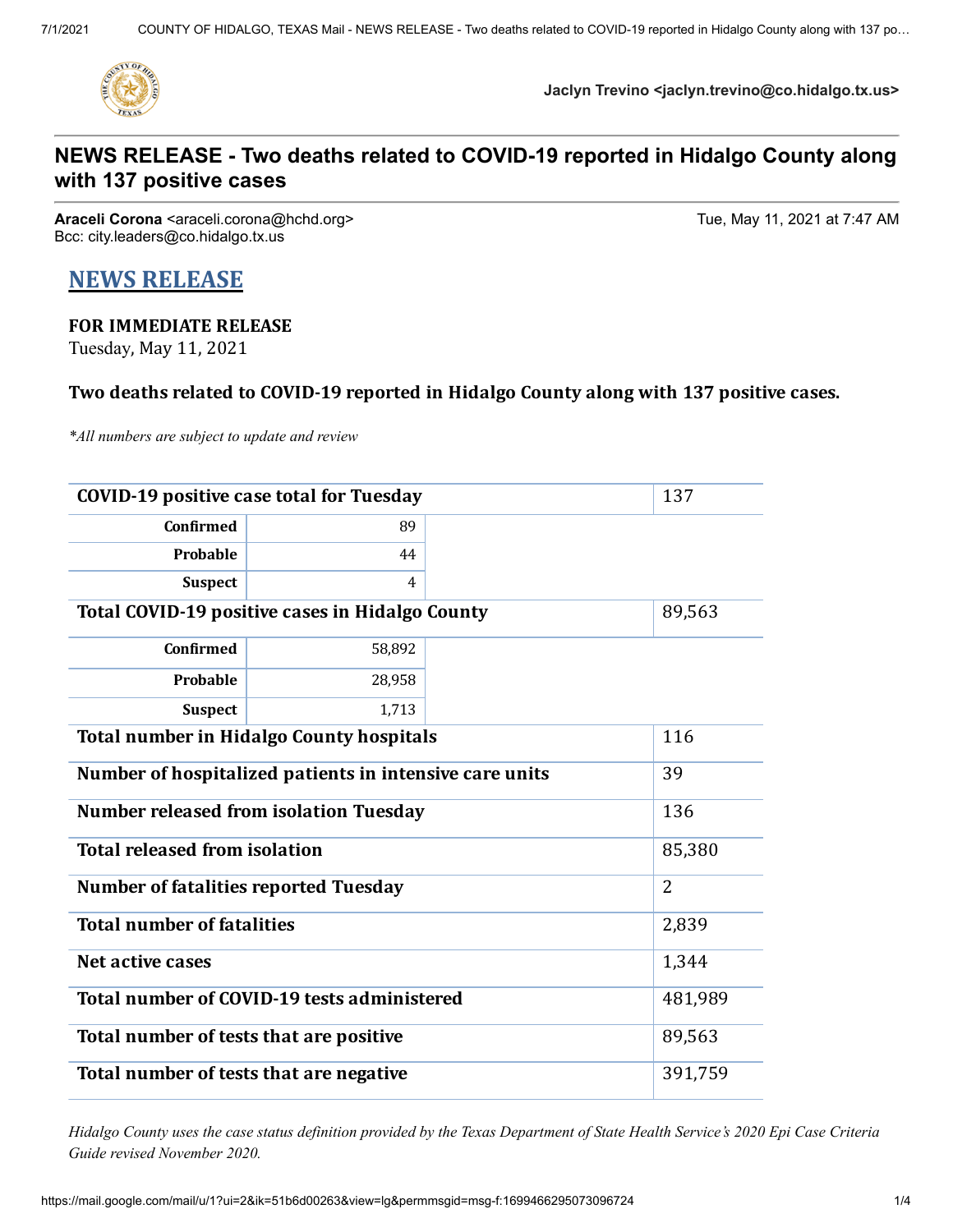7/1/2021 COUNTY OF HIDALGO, TEXAS Mail - NEWS RELEASE - Two deaths related to COVID-19 reported in Hidalgo County along with 137 po…

1. Confirmed: A person who has tested positive through a molecular or PCR (oral or nasal swabs) test that looks for *the presence of the virus's genetic material.*

2. Probable: A person who meets presumptive laboratory evidence through detection of COVID-19 by antigen test in a *respiratory specimen.*

*3. Suspect: A person who meets supported laboratory evidence through detection of specific antibodies in serum, plasma, whole body, and no prior history of being confirmed or probable case.*

*For more information of case status definition for COVID-19, please refer to:*

<https://www.dshs.state.tx.us/IDCU/investigation/epi-case-criteria-guide/2020-Epi-Case-Criteria-Guide.pdf>

#### The deaths include:

|   | Age | Gender | City     |
|---|-----|--------|----------|
| 1 | 60s | Female | Edinburg |
| 2 | 50s | Male   | Mercedes |

#### Tuesday, May 11, 2021 positive cases include:

|                         | Age             | Gender | City     |    | Age             | Gender | City    |
|-------------------------|-----------------|--------|----------|----|-----------------|--------|---------|
|                         | Range           |        |          |    | Range           |        |         |
| $\mathbf{1}$            | $0 - 19$        | F      | Alamo    | 70 | $0 - 19$        | M      | Mission |
| $\mathbf{2}$            | $0 - 19$        | F      | Alamo    | 71 | $0 - 19$        | M      | Mission |
| 3                       | $0 - 19$        | M      | Alamo    | 72 | 20s             | F      | Mission |
| 4                       | $0 - 19$        | M      | Alamo    | 73 | 20s             | F      | Mission |
| 5                       | $0 - 19$        | M      | Alamo    | 74 | 20s             | M      | Mission |
| 6                       | $0 - 19$        | M      | Alamo    | 75 | 20s             | F      | Mission |
| $\overline{\mathbf{z}}$ | $0 - 19$        | M      | Alamo    | 76 | 20s             | F      | Mission |
| 8                       | 20s             | F      | Alamo    | 77 | 20s             | F      | Mission |
| 9                       | 60s             | F      | Alamo    | 78 | 20s             | M      | Mission |
| 10                      | $0 - 19$        | F      | Alton    | 79 | 30s             | M      | Mission |
| 11                      | 50s             | F      | Alton    | 80 | 30 <sub>s</sub> | F      | Mission |
| 12                      | $0 - 19$        | F      | Donna    | 81 | 30s             | F      | Mission |
| 13                      | $0 - 19$        | F      | Donna    | 82 | 40s             | M      | Mission |
| 14                      | 20s             | F      | Donna    | 83 | 50s             | M      | Mission |
| 15                      | 30s             | F      | Donna    | 84 | 60s             | F      | Mission |
| 16                      | 30 <sub>s</sub> | F      | Donna    | 85 | 60s             | F      | Mission |
| 17                      | 30 <sub>s</sub> | M      | Donna    | 86 | $70+$           | F      | Mission |
| 18                      | 30 <sub>s</sub> | F      | Donna    | 87 | $0 - 19$        | F      | Pharr   |
| 19                      | 40s             | M      | Donna    | 88 | $0 - 19$        | F      | Pharr   |
| 20                      | 40s             | M      | Donna    | 89 | $0 - 19$        | M      | Pharr   |
| 21                      | $0 - 19$        | M      | Edinburg | 90 | $0 - 19$        | F      | Pharr   |
| 22                      | $0 - 19$        | M      | Edinburg | 91 | $0 - 19$        | F      | Pharr   |
|                         |                 |        |          |    |                 |        |         |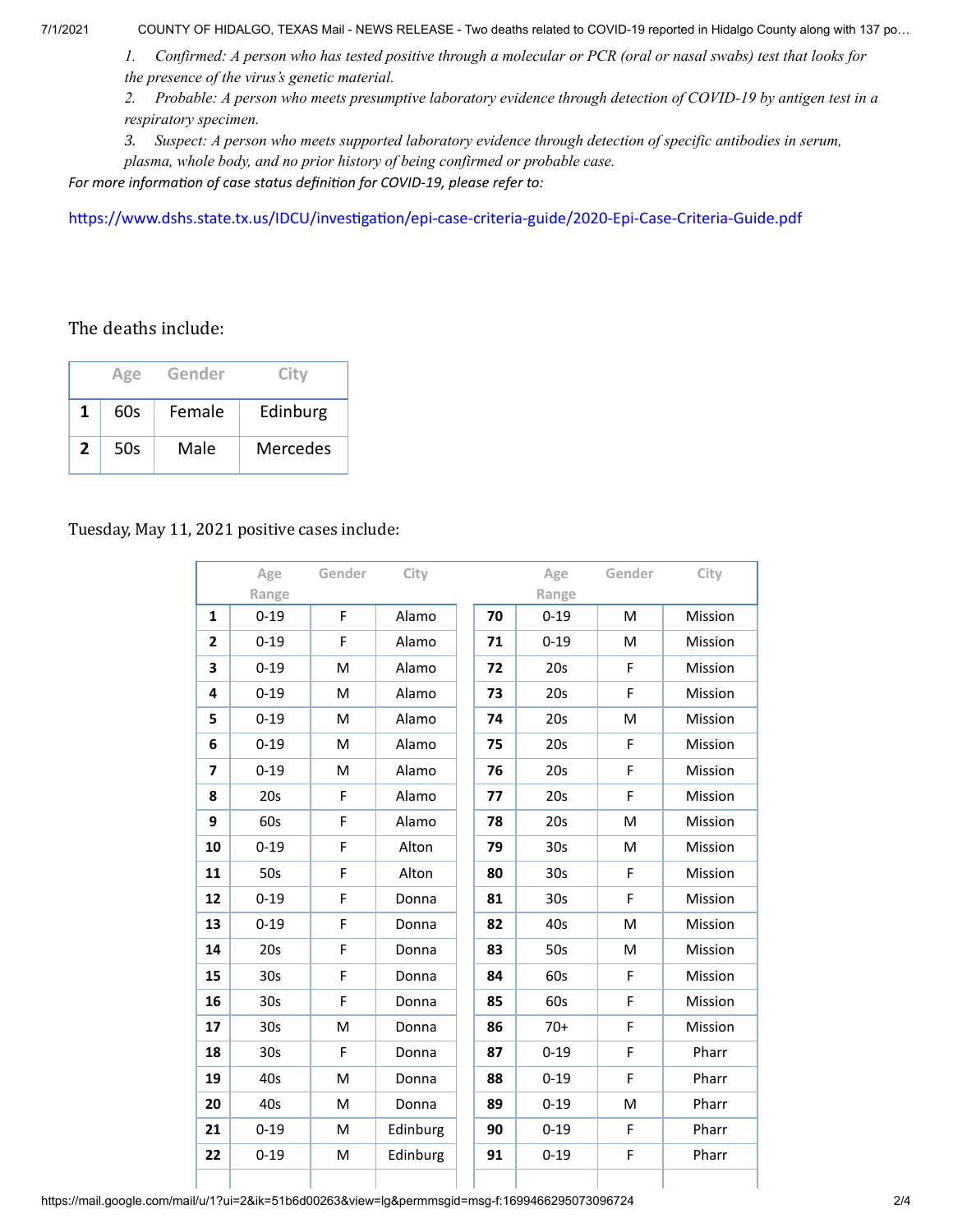7/1/2021 COUNTY OF HIDALGO, TEXAS Mail - NEWS RELEASE - Two deaths related to COVID-19 reported in Hidalgo County along with 137 po…

| 23 | $0 - 19$        | M | Edinburg | 92  | $0 - 19$        | M | Pharr       |
|----|-----------------|---|----------|-----|-----------------|---|-------------|
| 24 | $0 - 19$        | F | Edinburg | 93  | $0 - 19$        | M | Pharr       |
| 25 | $0 - 19$        | F | Edinburg | 94  | $0 - 19$        | M | Pharr       |
| 26 | $0 - 19$        | F | Edinburg | 95  | $0 - 19$        | M | Pharr       |
| 27 | $0 - 19$        | F | Edinburg | 96  | $0 - 19$        | F | Pharr       |
| 28 | $0 - 19$        | M | Edinburg | 97  | $0 - 19$        | F | Pharr       |
| 29 | 20s             | M | Edinburg | 98  | $0 - 19$        | M | Pharr       |
| 30 | 20s             | M | Edinburg | 99  | $0 - 19$        | M | Pharr       |
| 31 | 20s             | F | Edinburg | 100 | 20s             | M | Pharr       |
| 32 | 20s             | M | Edinburg | 101 | 20s             | M | Pharr       |
| 33 | 20s             | F | Edinburg | 102 | 20s             | F | Pharr       |
| 34 | 30 <sub>s</sub> | M | Edinburg | 103 | 20s             | M | Pharr       |
| 35 | 30s             | F | Edinburg | 104 | 30 <sub>s</sub> | M | Pharr       |
| 36 | 30s             | F | Edinburg | 105 | 30s             | M | Pharr       |
| 37 | 40s             | F | Edinburg | 106 | 30s             | M | Pharr       |
| 38 | 40s             | F | Edinburg | 107 | 40s             | F | Pharr       |
| 39 | 40s             | M | Edinburg | 108 | 50s             | M | Pharr       |
| 40 | 50s             | M | Edinburg | 109 | $0 - 19$        | M | San Juan    |
| 41 | 60s             | F | Edinburg | 110 | $0 - 19$        | M | San Juan    |
| 42 | 50s             | M | Hidalgo  | 111 | $0 - 19$        | F | San Juan    |
| 43 | $0 - 19$        | M | McAllen  | 112 | $0 - 19$        | F | San Juan    |
| 44 | $0 - 19$        | М | McAllen  | 113 | $0 - 19$        | F | San Juan    |
| 45 | $0 - 19$        | M | McAllen  | 114 | $0 - 19$        | F | San Juan    |
| 46 | $0 - 19$        | M | McAllen  | 115 | 30 <sub>s</sub> | F | San Juan    |
| 47 | $0 - 19$        | M | McAllen  | 116 | 40s             | M | San Juan    |
| 48 | 20s             | F | McAllen  | 117 | 40s             | F | San Juan    |
| 49 | 20s             | M | McAllen  | 118 | 50s             | M | San Juan    |
| 50 | 30 <sub>s</sub> | M | McAllen  | 119 | $0 - 19$        | F | Undisclosed |
| 51 | 30 <sub>s</sub> | F | McAllen  | 120 | $0 - 19$        | M | Undisclosed |
| 52 | 30 <sub>s</sub> | M | McAllen  | 121 | 20s             | M | Undisclosed |
| 53 | 30 <sub>s</sub> | F | McAllen  | 122 | 30 <sub>s</sub> | F | Undisclosed |
| 54 | 40s             | M | McAllen  | 123 | 40s             | M | Undisclosed |
| 55 | 40s             | M | McAllen  | 124 | $0 - 19$        | M | Weslaco     |
| 56 | 40s             | F | McAllen  | 125 | $0 - 19$        | M | Weslaco     |
| 57 | 40s             | F | McAllen  | 126 | $0 - 19$        | F | Weslaco     |
| 58 | 40s             | M | McAllen  | 127 | $0 - 19$        | F | Weslaco     |
| 59 | 50s             | M | McAllen  | 128 | $0 - 19$        | F | Weslaco     |
| 60 | 50s             | М | McAllen  | 129 | 20s             | F | Weslaco     |
| 61 | 50s             | F | McAllen  | 130 | 20s             | M | Weslaco     |
| 62 | $70+$           | M | McAllen  | 131 | 30s             | F | Weslaco     |
| 63 | $0 - 19$        | F | Mercedes | 132 | 30s             | Μ | Weslaco     |
| 64 | 20s             | F | Mercedes | 133 | 30s             | F | Weslaco     |
| 65 | 50s             | F | Mercedes | 134 | 40s             | M | Weslaco     |
| 66 | $0 - 19$        | M | Mission  | 135 | 50s             | F | Weslaco     |
|    |                 |   |          |     |                 |   |             |

https://mail.google.com/mail/u/1?ui=2&ik=51b6d00263&view=lg&permmsgid=msg-f:1699466295073096724 3/4